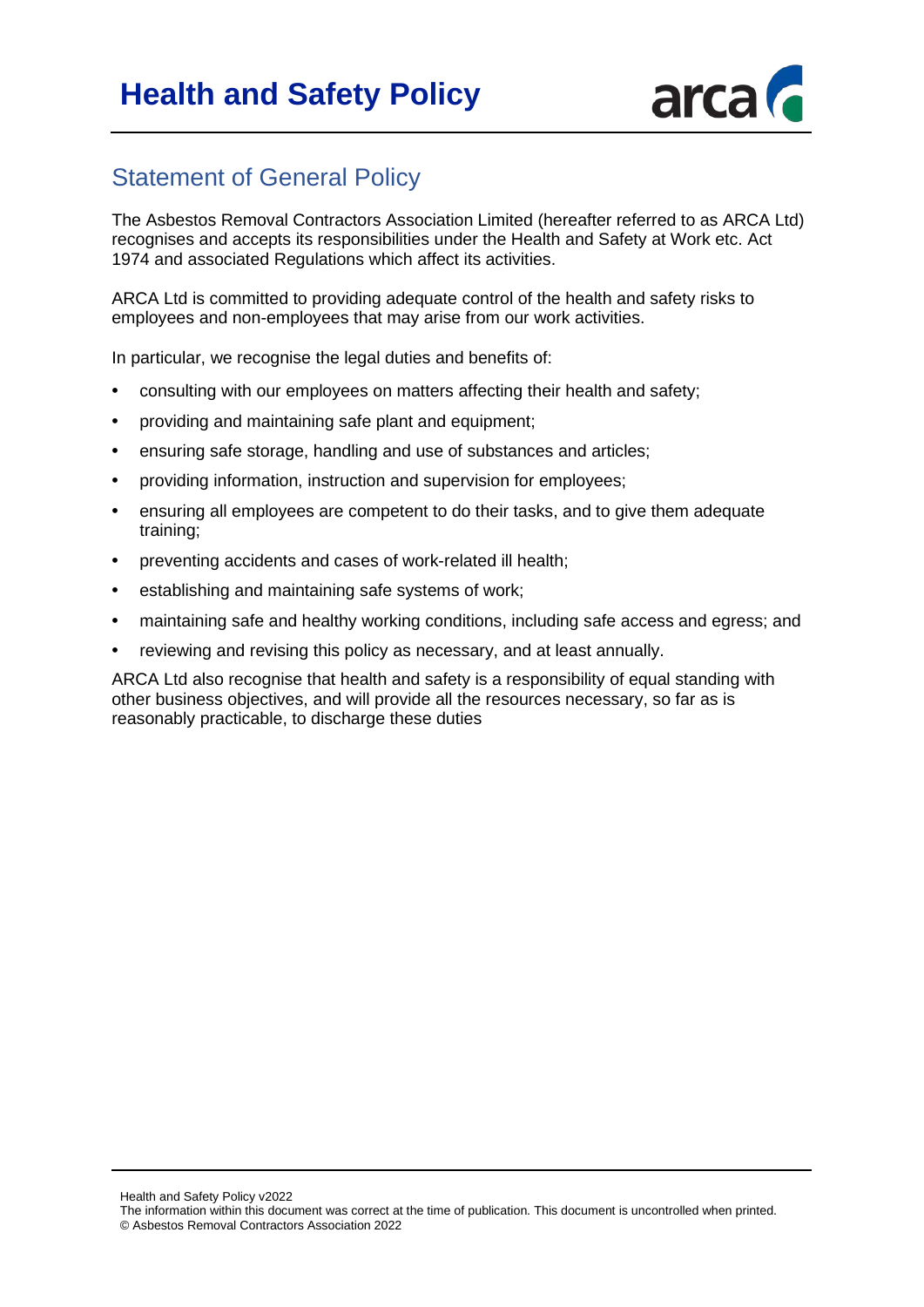

#### 1. Responsibilities

- 1.1. Overall and final responsibility for health and safety is that of Mr Steve Sadley, Chief Executive of ARCA Limited.
- 1.2. Day-to-Day responsibility for ensuring that this policy is put into practice is delegated to Mr Steve Sadley, Chief Executive of ARCA Limited.
- 1.3. To ensure health and safety standards are maintained I improved, the following have responsibility in specific areas:

| Name                          | Responsibility                                                              |
|-------------------------------|-----------------------------------------------------------------------------|
| <b>Steve Sadley</b>           | Overall responsibility for health and safety                                |
| <b>Steve Sadley</b>           | Risk assessments, COSHH assessments, equipment /<br>plant safety and repair |
| Training Admin                | Fire alarm testing                                                          |
| <b>Nominated First Aiders</b> | First aid provision                                                         |
| Management Team               | Fire evacuation                                                             |
|                               |                                                                             |

#### 1.4 All employees have a responsibility to:

- Co-operate with supervisors and managers on health and safety matters;
- Not interfere with or misuse anything provided to safeguard their health and safety, or that of others;
- Take reasonable care of their own health and safety, and that of others; and
- Report all health and safety concerns to an appropriate person (as detailed in this policy statement).

# 2. Health and Safety Risks Arising from Our Work Activities

- 2.1. Risk Assessments will be undertaken by the Chief Executive.
- 2.2. Action required to remove I control the risks will be approved by The Chief Executive.
- 2.3. The Chief Executive is responsible for ensuring the action required is implemented.
- 2.4. The Chief Executive will check that the Implemented actions have removed / reduced the risks.
- 2.5. Assessments will be reviewed every 12 months or when the work activity changes, whichever is soonest.

#### 3. Consultation with Employees

3.1. Consultation with employees is provided through departmental staff meetings and any issues raised to be reviewed in the regular management review meetings, although any member of staff is encouraged to raise any health and safety issues at any time with their manager.

Health and Safety Policy v2022

The information within this document was correct at the time of publication. This document is uncontrolled when printed. © Asbestos Removal Contractors Association 2022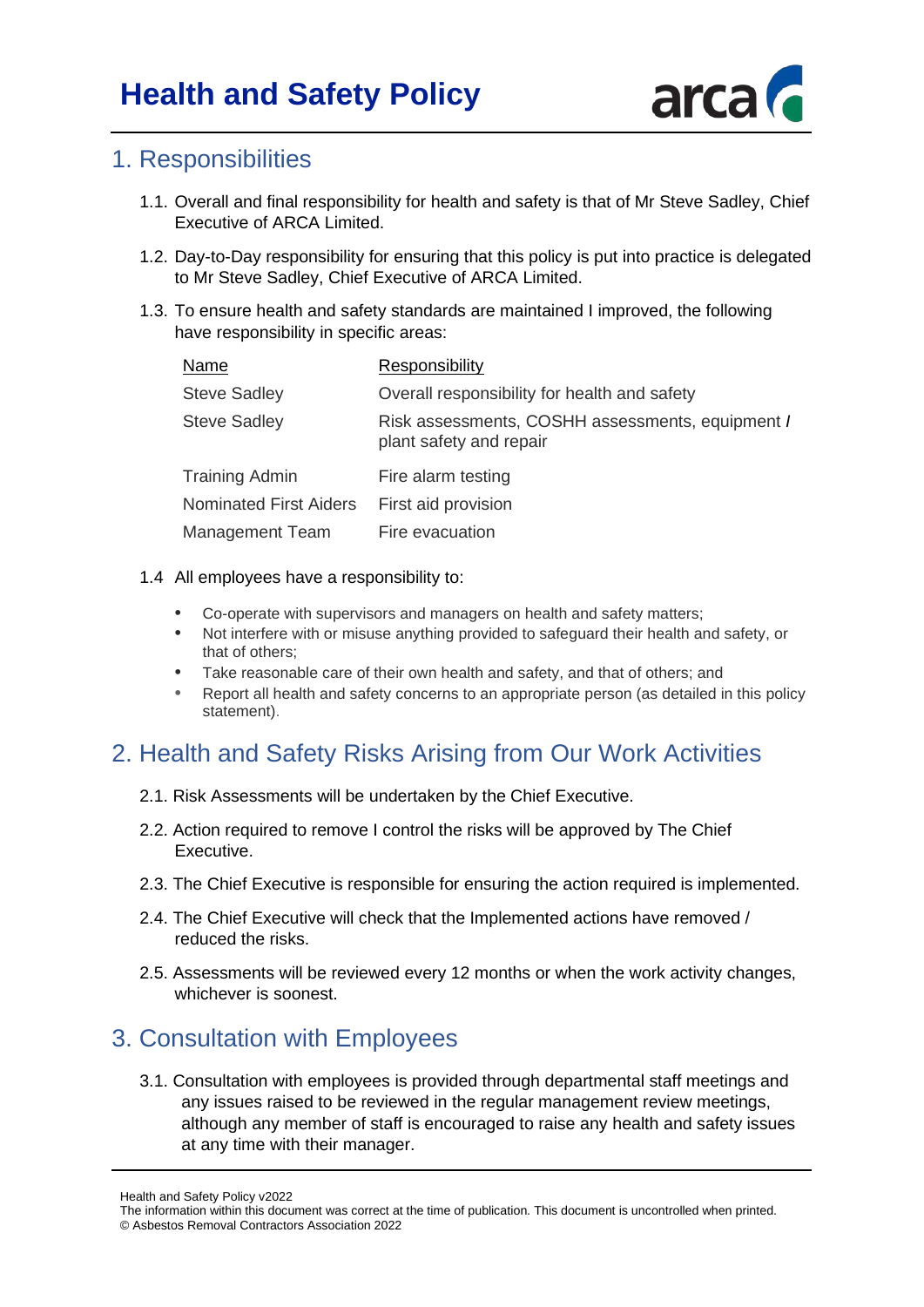

### 4. Safe Plant and Equipment

- 4.1. The Chief Executive will be responsible for identifying all equipment / plant needing maintenance.
- 4.2. The Chief Executive will be responsible for ensuring effective maintenance procedures are drawn up.
- 4.3. The Chief Executive will be responsible for ensuring that all identified maintenance is implemented.
- 4.4. Any problems found with plant/ equipment should be reported to The Chief Executive.
- 4.5. The Chief Executive will check that new plant and equipment meets health and safety standards before it is purchased.

### 5. Safe Storage, Handling and Use of Substances

- 5.1. The Chief Executive will be responsible for identifying all substances which need a COSHH assessment.
- 5.2. The Chief Executive will be responsible for undertaking COSHH assessments.
- 5.3. The Chief Executive will be responsible for ensuring that all actions identified in the assessments are implemented.
- 5.4. The Chief Executive will be responsible for ensuring that all relevant employees are informed about the COSHH assessments.
- 5.5. The Chief Executive will check that new substances can be used safely before they are purchased.
- 5.6. Assessments will be reviewed every 24 months or whenever the work activity changes, whichever is soonest.

#### 6. Information, Instruction and Supervision

- 6.1. The Health and Safety Law poster is displayed in the first floor Kitchen.
- 6.2. Health and safety advice is available from the Chief Executive in the first instance.
- 6.3. Supervision of young workers *I* trainees will be arranged / undertaken / monitored by the Chief Executive.
- 6.4. The Chief Executive is responsible for ensuring that our employees working at locations under the control of other employers are given relevant health and safety information, instruction and training.

Health and Safety Policy v2022

The information within this document was correct at the time of publication. This document is uncontrolled when printed. © Asbestos Removal Contractors Association 2022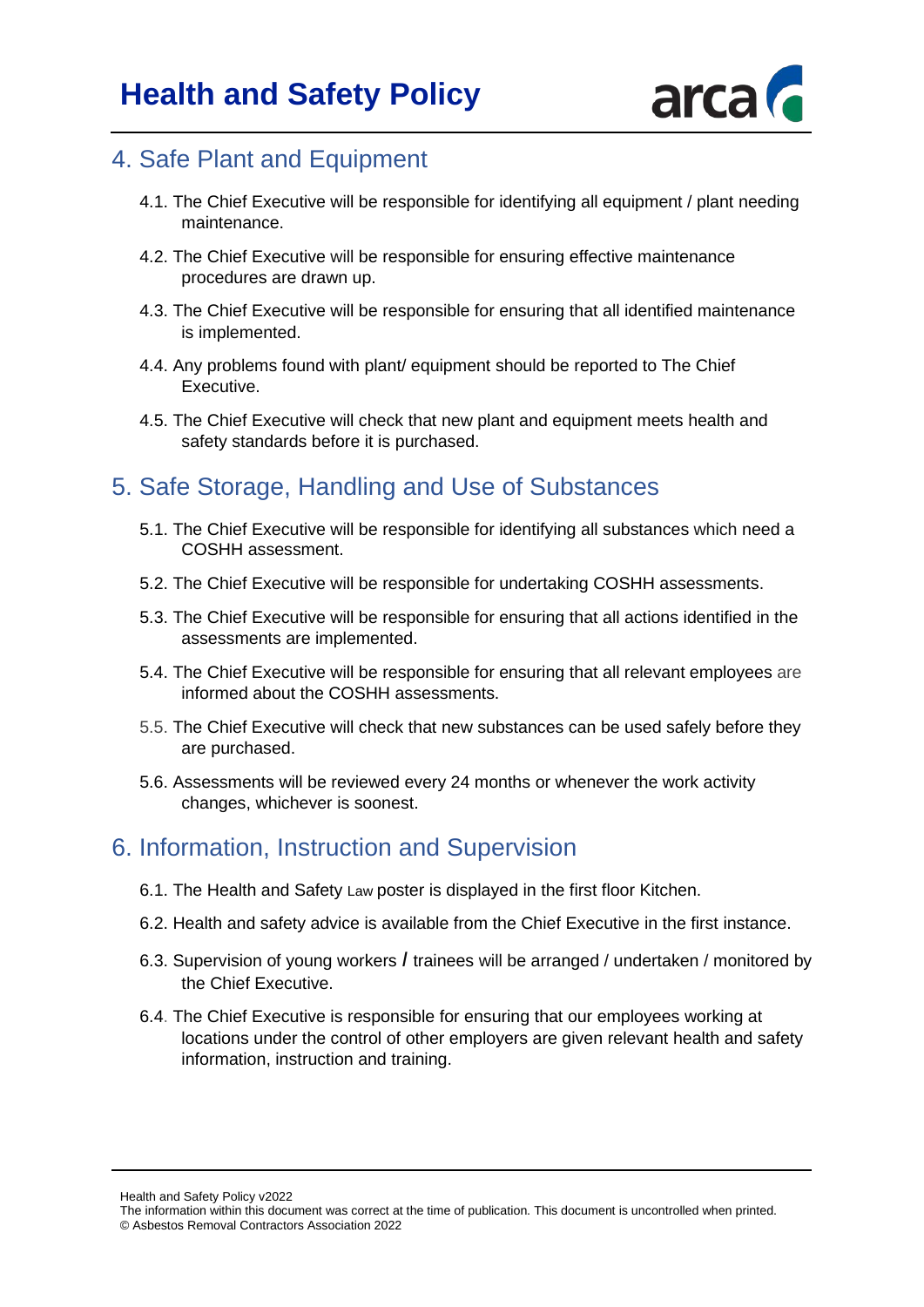

### 7. Competency for Tasks and Training

- 7.1. Induction training will be provided for all new employees by, or under the direction of, the Chief Executive.
- 7.2. Job specific training will be provided by the appropriate line manager.
- 7 .3. In terms of Health and Safety, there are no specific jobs identified as requiring special training.
- 7.4. Training Records are kept by the Membership Secretary.
- 7.5. Training will be identified, arranged and monitored by either the Chief Executive or the relevant Departmental Manager.

# 8. Accidents, First Aid and Work Related Ill Health

- 8.1. Health Surveillance will be undertaken for all staff using Display Screen Equipment as a significant part of their daily work. No other jobs have been identified as requiring health surveillance.
- 8.2. The First Aid box for office staff and first aid book are kept in the first floor Kitchen. The First Aid box for training courses is kept in the trainers' office/ store on the ground floor.
- 8.3. The appointed person to take charge of first aid requirements is the Chief Executive. The nominated first aiders are responsible for ensuring the first aid boxes are suitably stocked and replenished as necessary.
- 8.4. All accidents and cases of work-related ill health are to be recorded in the accident book, which is kept in the first floor Kitchen with the First Aid Box.
- 8.5. The Chief Executive is responsible for reporting any reportable accidents, diseases or dangerous occurrences to the enforcing authority.

### 9. Monitoring

- 9.1. To check our working conditions, and ensure our safe working practices are being followed, we will
	- Carry out periodic inspections of the workplace to ensure current conditions and systems of work are appropriate to this policy and are being adhered to;
	- Investigate any accidents or sickness absences that occur.
- 9.2. The Chief Executive is responsible for acting on investigation findings to prevent a recurrence.

### 10. Emergency Procedures - fire and evacuation

10.1 The Chief Executive is responsible for ensuring the fire risk assessment is undertaken and implemented.

Health and Safety Policy v2022

The information within this document was correct at the time of publication. This document is uncontrolled when printed. © Asbestos Removal Contractors Association 2022